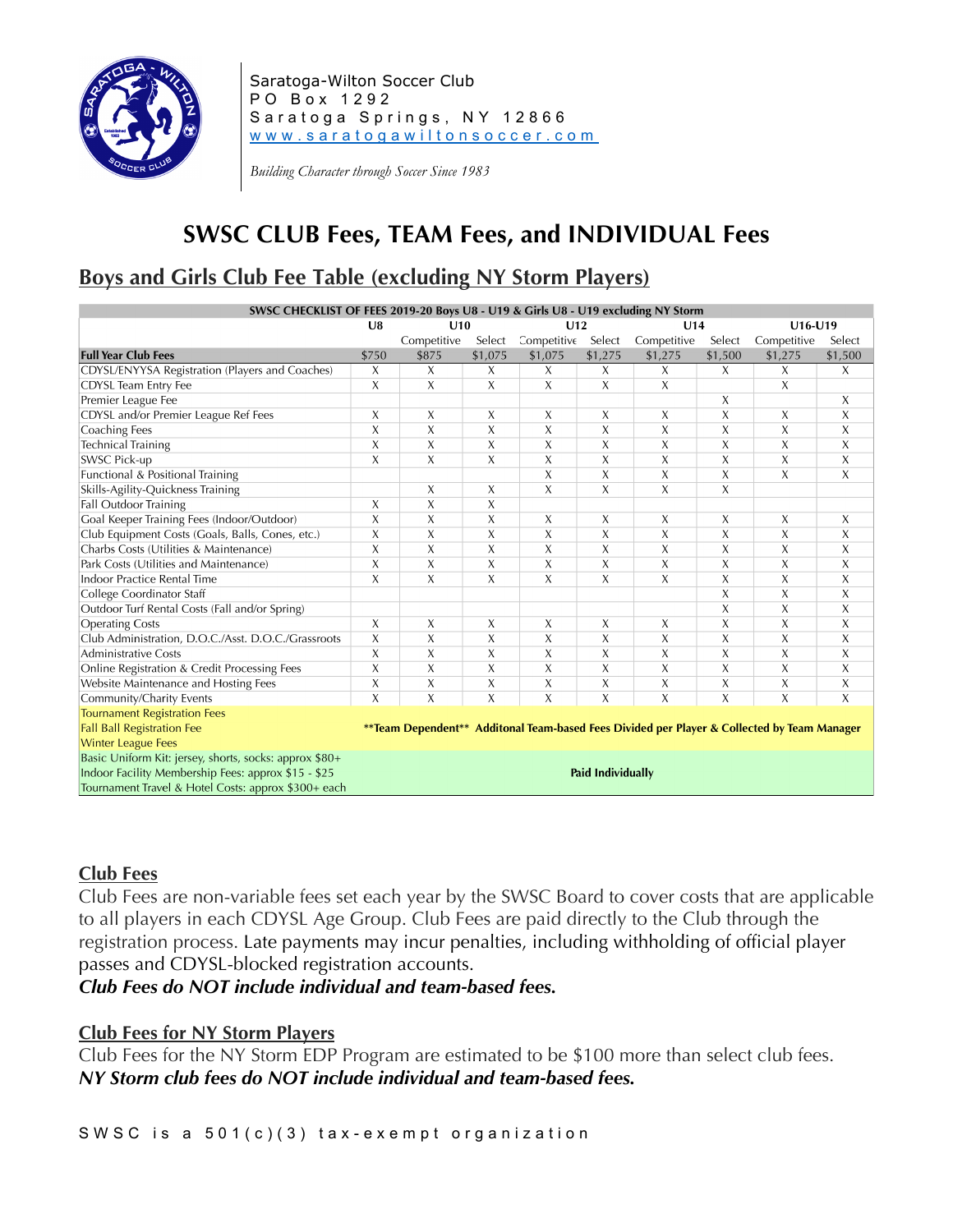

Saratoga-Wilton Soccer Club PO Box 1292 Saratoga Springs, NY 12866 www.saratogawiltonsoccer.com

*Building Character through Soccer Since 1983*

## **Team Fees**

Team Fees are determined by each team - Coach/Manager/Parents - to cover costs of activities such as tournaments, indoor-league play, etc. *Team Fees vary by team and are paid directly to*  **your Team Manager, who handles the payments for the team.** Please contact your coach for an estimate of these costs. Please be timely in your payment of your team fees as your Team Manager is not responsible for covering your fees.

- Any Indoor-League Game Play Fees (At Sportsplex, Afrim's, Adirondack Dome, etc.)
- Any indoor or outdoor Tournament Fees
- Fall Ball (6 matches)
- Additional costs for activities, such as team building events

•

All team sports at the club/travel level require significant expense to participate in competition. The two tables below provide estimates of Team Fees for imaginary SWSC teams at the competitive and select level based on last year's prices. **Your team may have higher or lower team fees depending upon the competition events your coach selects for your team.** Please ask your coach which indoor sessions and tournaments they favor. These fees are in addition to the Club Fees and are due to your team manager before session and tournament registration deadlines. Spring CDYSL or EDP fees are included in Club Fees. Please note: your team manager is not responsible for fronting your team fees. Failure to pay team fees by the deadline may result in the exclusion of your child from the session or tournament, as well as increased costs for each player. Please take these extra costs into consideration when committing to your team.

SWSC teams typically compete in Indoor sessions at:

http://www.afrimsports.com/leagues/youth/

http://www.sportsplexofhalfmoon.com/leagues/youth-soccer

|        | Fall  | Team  | Indoor     | Indoor  | Indoor  | Indoor  | Tournament | Minimum    |
|--------|-------|-------|------------|---------|---------|---------|------------|------------|
|        | Ball  | Snap  | Facility   | Session | Session | Session | Capital    | Total      |
|        |       |       | Membership |         |         |         | Region     | Estimate   |
|        |       |       |            | $Nov -$ | lan –   | $Mar -$ |            |            |
|        |       |       |            | Dec     | Feb     | April   |            |            |
| Team   | \$530 | \$100 |            | \$995   | \$995   | \$995   | \$650      |            |
| Fee    |       |       |            |         |         |         |            |            |
| Player | \$53  | \$10  | \$25       | \$99.50 | \$99.50 | \$99.50 | \$65       | $$451.50+$ |
| Cost   |       |       |            |         |         |         |            |            |

*Estimate Example of Team Fees for a Competitive Team with Roster Size of 10*